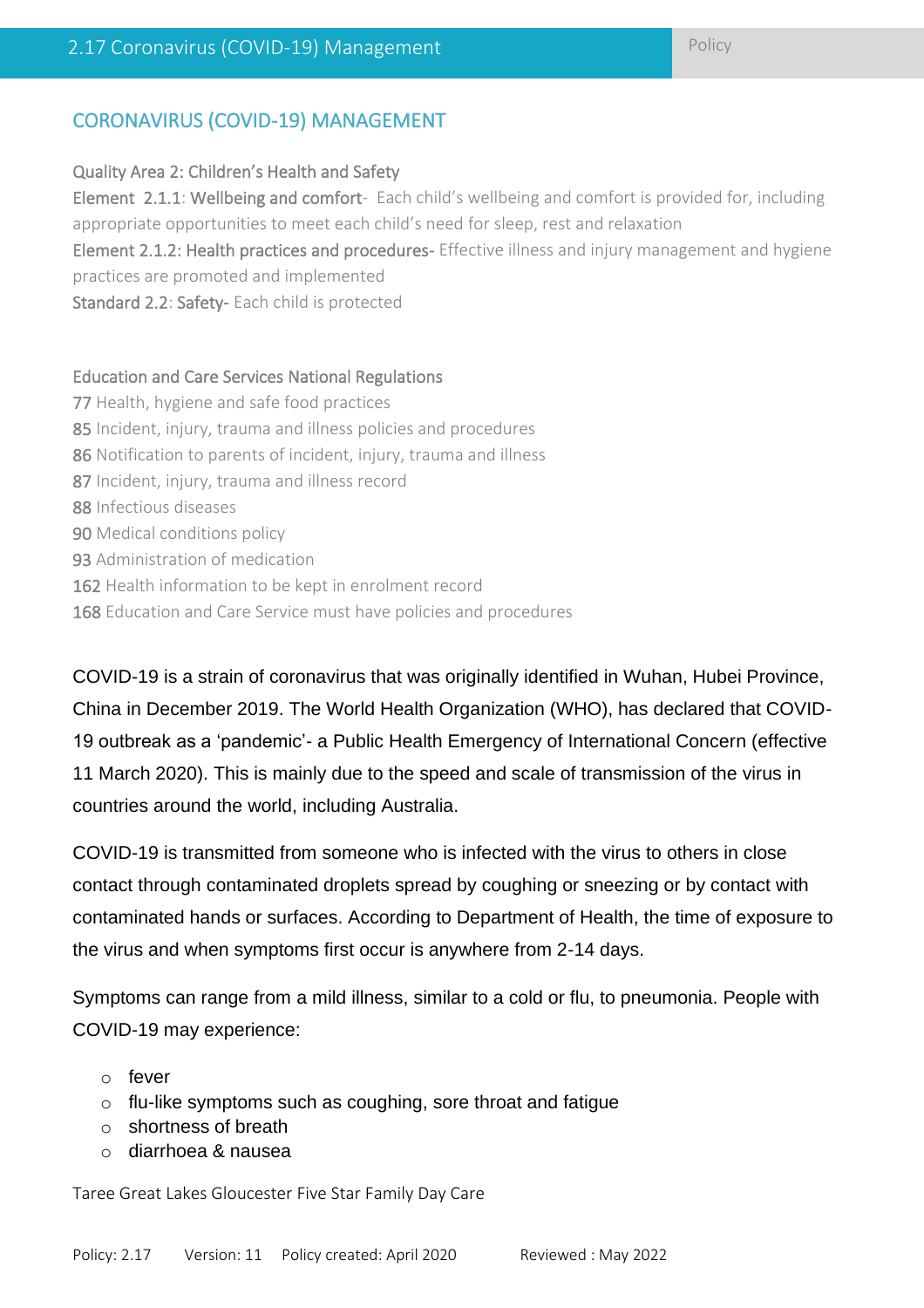The [Australian Government](https://www.health.gov.au/news/health-alerts/novel-coronavirus-2019-ncov-health-alert#current-status) is constantly updating the current status of COVID-19 including health recommendations, travel restrictions, and a vast collection of resources and information to help people make informed decisions.

As this information is changing rapidly, our Service is monitoring health alerts and implementing measures suggested by key health experts to minimise the transmission of COVID-19.

Our Service has a range of comprehensive policies in place to guide best practice in relation to health and safety, dealing with infectious diseases and maintaining a child safe environment. Our duty of care and responsibilities to children, parents, families and all staff to provide a safe environment is of utmost importance.

The evolving nature of COVID-19 and the unprecedented steps required to protect our community as recommended by the Australian Government, has resulted in the development of a specific policy to assist our Service manage this pandemic.

This policy will change as required to ensure the protective measures against COVID-19 as advised by our Government are implemented by our Service.

### **PURPOSE**

Our Service will minimise our staff, educators and children's exposure to COVID-19 by adhering to all recommended guidelines from the Australian Government- Department of Health and local Public Health Units to slow the spread of the virus. We will implement practices that help to reduce the transmission of the virus including the exclusion of any person (child, educator, staff, parent, visitor or volunteer) that is suspected or has tested positive to having COVID-19 and meeting the requirements for staff ,educators and educators household members to be Vaccinated against Covid-19. Our Service will implement effective hygiene practices as per our existing policies and procedures.

Our Service will provide up-to-date information and advice to parents, families and educators sourced from the Australian Government, Department of Health and state Ministry of Health about COVID-19 as it becomes available. Recommendations and health measures mandated by the Health Department will be strictly adhered to at all times.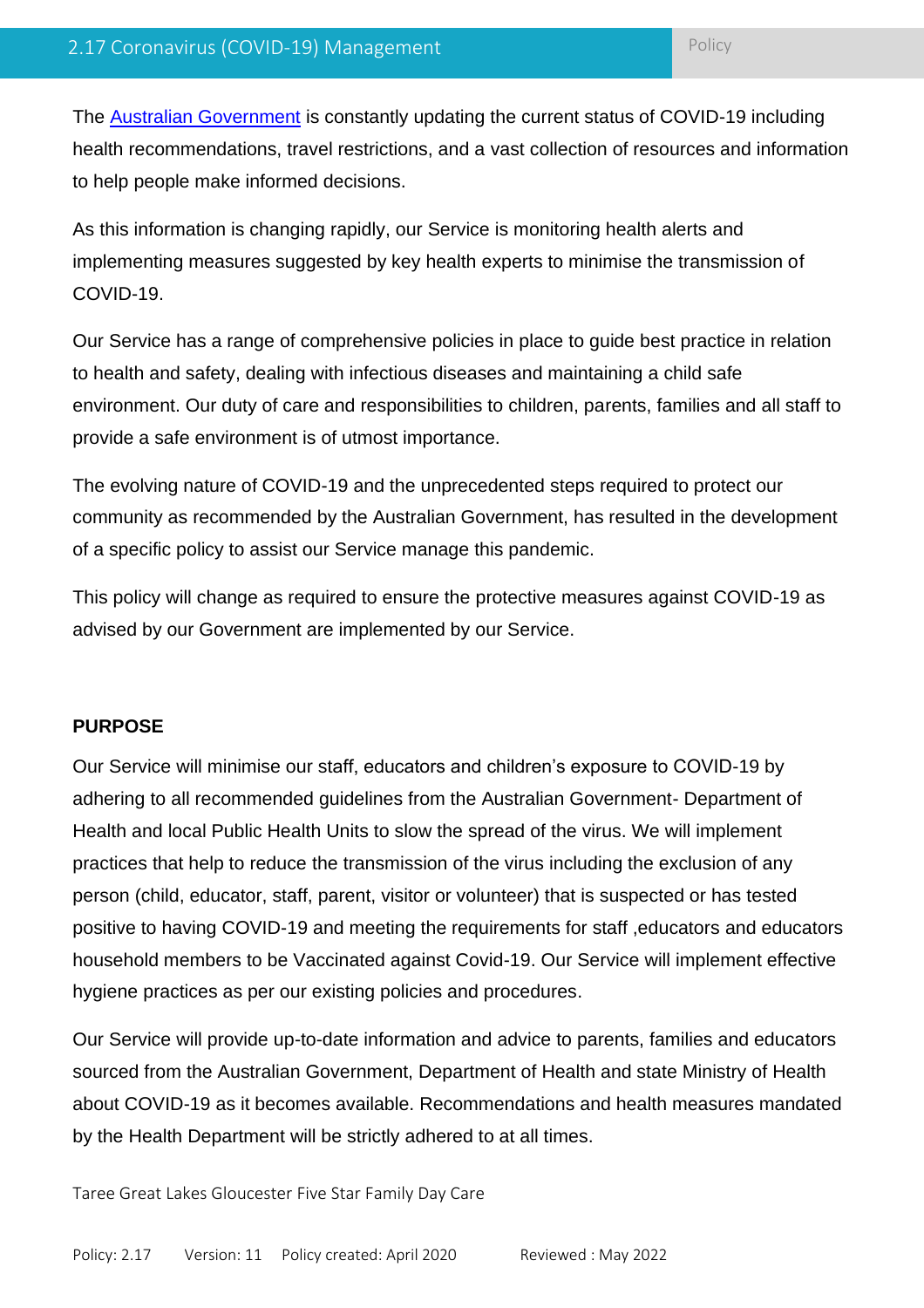### **POLICY**

This policy applies to all children, families, educators, staff and visitors of the service

### **PROCEDURE**

Our service is committed to minimise the spread of the COVID-19 virus by implementing recommendations provided by the [Australian Government-](https://www.health.gov.au/news/health-alerts/novel-coronavirus-2019-ncov-health-alert) Department of Health and Safe Work Australia.

Our service implements procedures as stated in the Staying healthy: *Preventing infectious diseases in early childhood education and care services (*Fifth Edition) developed by the Australian Government National Health and Medical Research Council as part of our day-today operation of the Service.

We are guided by explicit decisions regarding exclusion periods and notification of any infectious disease by the *Australian Government- Department of Health* and local Public Health Units in our jurisdiction under the Public Health Act. COVID-19 is a notifiable condition in all states and territories of Australia.

In the event of any child, educator, staff member or visitor attending our Service who is suspected or confirmed to have the infection, the Approved Provider will contact their Public Health Unit.

| National Coronavirus (COVID-19) Health Information Line                |
|------------------------------------------------------------------------|
| 1800 020 080                                                           |
| Call 131450 for translating and interpreting service                   |
| <b>Health Direct</b>                                                   |
| 1800 022 222                                                           |
| <b>Public Health Unit-Local state and territory health departments</b> |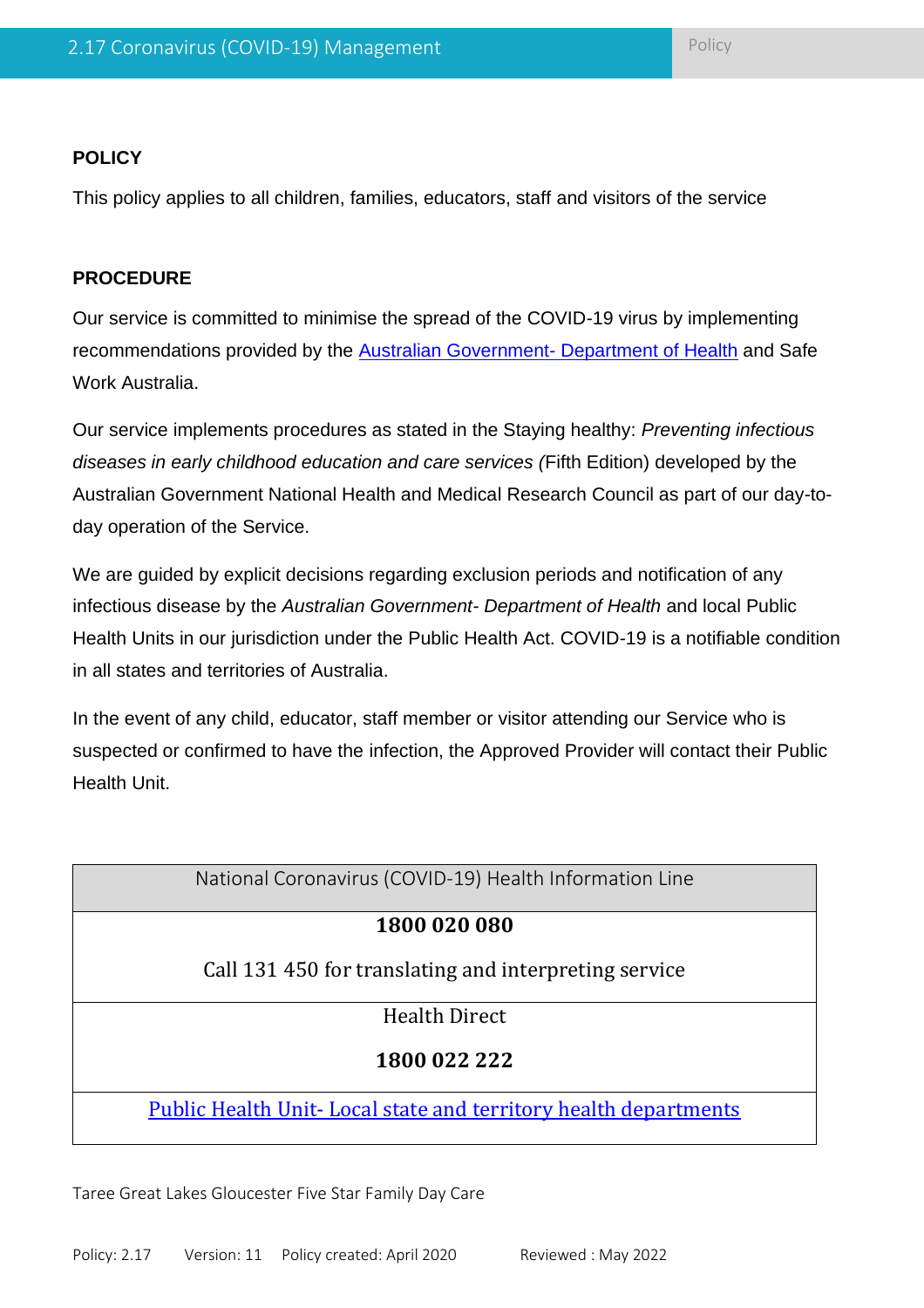This policy must be read in conjunction with our other Service policies:

- o Sick Children Policy
- o Incident, Illness, Accident and Trauma Policy and
- o Medical Conditions Policy
- o Handwashing Policy
- o Health and Safety Policy
- o Interactions with Children, Families and staff Policy
- o Payment of Fees Policy

| <b>Symptoms</b>    | Fever, cough, sore throat, fatigue, and shortness of breath                 |
|--------------------|-----------------------------------------------------------------------------|
|                    | Loss of smell and or taste, diarrhoea and vomiting                          |
| <b>Spread</b>      | The virus can spread from person to person through close contact with an    |
|                    | infectious person, contact with their droplets from a cough or sneeze, or   |
|                    | contact with surfaces (e.g. doorknobs or tables) contaminated by droplets.  |
| Prevention         | Everyone should practise good hygiene to protect against infections. Wash   |
|                    | your hands with soap and water. Use a tissue and cover your mouth and nose  |
|                    | when you cough or sneeze. Avoid close contact with others.                  |
|                    |                                                                             |
| <b>Diagnosis</b>   | If you become unwell, seek urgent medical attention. Call ahead of time to  |
|                    | book an appointment and tell your doctor if you have been in close contact  |
|                    | with someone who has been ill or have travelled recently.                   |
|                    |                                                                             |
| <b>Treatment</b>   | There is no specific treatment for COVID-19, but medical care can help with |
|                    | the symptoms.                                                               |
|                    |                                                                             |
| <b>Vaccination</b> | Scientists from around the world are working on developing a vaccine.       |
|                    | The World Health Organization (WHO) believes this may be available within   |
|                    | 18 months.- This has now been rolled out across the world.                  |
|                    |                                                                             |

Based on our current information, the key characteristics of the disease are: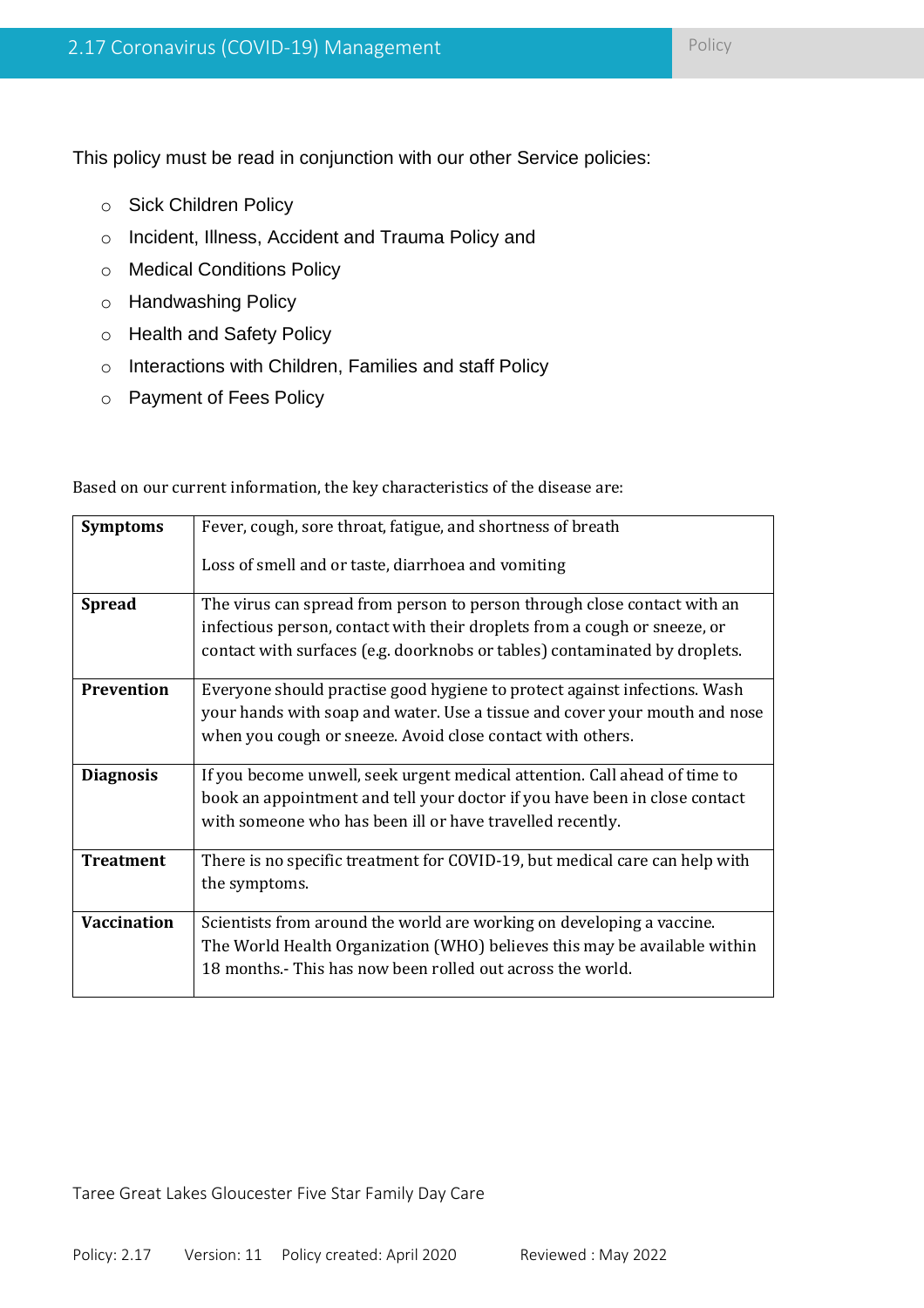### **Minimising the transmission of COVID-19**

Our Service has implemented risk management planning to identify any possible risks and hazards to our learning environment and practices. Where possible, we have eliminated or minimised these risks as is reasonably practicable.

Since 15 March 2020, the *Australian Health Protection Principal Committee* has made recommendations to the general public to help manage the spread of COVID-19. These measures include implementing good hygiene, self-isolation and social distancing.

Our service will continue to monitor and implement all recommendations and requirements from 'COVID-19 Guidelines for ECEC Services' and NSW Health.

#### **Immunisation**

Covid-19 Vaccination: From Monday 8<sup>th</sup> November 2021 all educators and educator's adult household members and Early Education and Care staff members have reached double vaccination status and provided us with evidence or have a recognised Medical Contraindication.

It has now been mandated that all educators and staff have a  $3<sup>rd</sup>$  – 'booster' vaccination shot as advised by NSW Health.

Families are encouraged to seek their own medical advice as to if and when to get the vaccine, we also strongly recommend that all staff, children and families receive the seasonal influenza vaccination.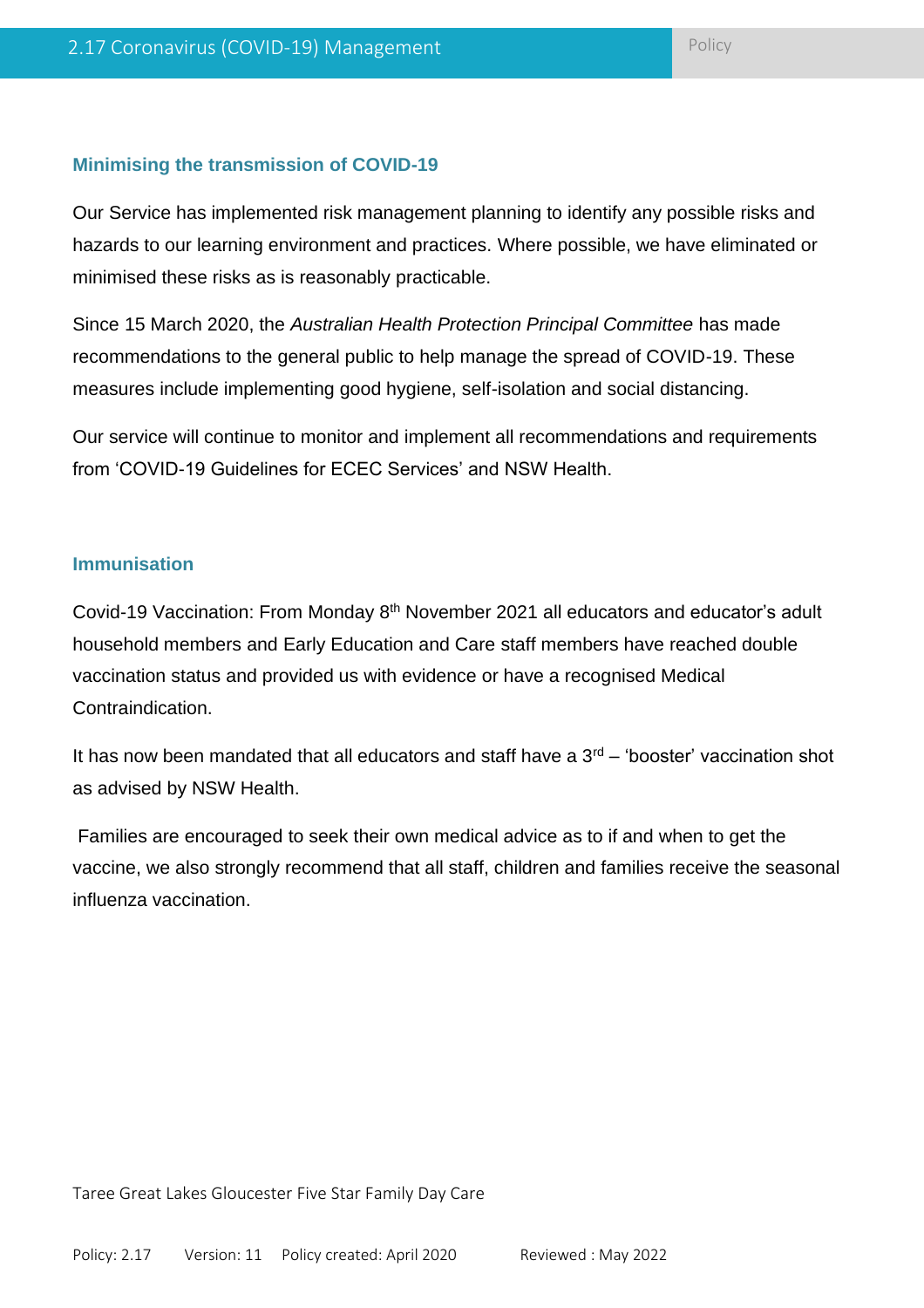#### **Hygiene practices**

Our Service will ensure [signs and posters](https://www.safeworkaustralia.gov.au/doc/signage-and-posters-covid-19) remind employees and visitors of the risks of COVID-19 and the measures that are necessary to stop its spread including hand washing and hand sanitiser procedures and information about COVID-19. These will also be communicated to families through email, newsletters and social media. Alcohol-based hand santiser will be kept out of reach of young children and only available for adults to use. If parents decide to apply this to their child, they must supervise the child to avoid rubbing it into their eyes or a child swallowing the gel/liquid. Our Service will supply disposable tissues and have bins available with plastic liners available in several locations for disposing used items

### **Covid testing and follow up evidence**

All staff, educators and families are strongly encouraged to have a Covid-19 PCR test or RAT test if they have even the slightest cold or flu like symptoms or have been to anywhere identified as a Covid exposure site and self-isolate until they receive a negative result.

If you have a PCR test, please forward a copy ie screen shot of the negative result to the service prior to returning to care.

If you are using RAT tests, please notify the service and allow the Educator to view the test result strip when the child returns to care.

# **The Approved Provider, Nominated Supervisor, educators, staff, families and visitors will comply with the following:**

#### **Exclusion/ Self-isolation/ Self-quarantine**

- $\circ$  parents agree to have their child's temperature taken by a staff member prior to entry to the Service if/when required
- o parents agree to have their child excluded if their child's temperature is above 37.5°C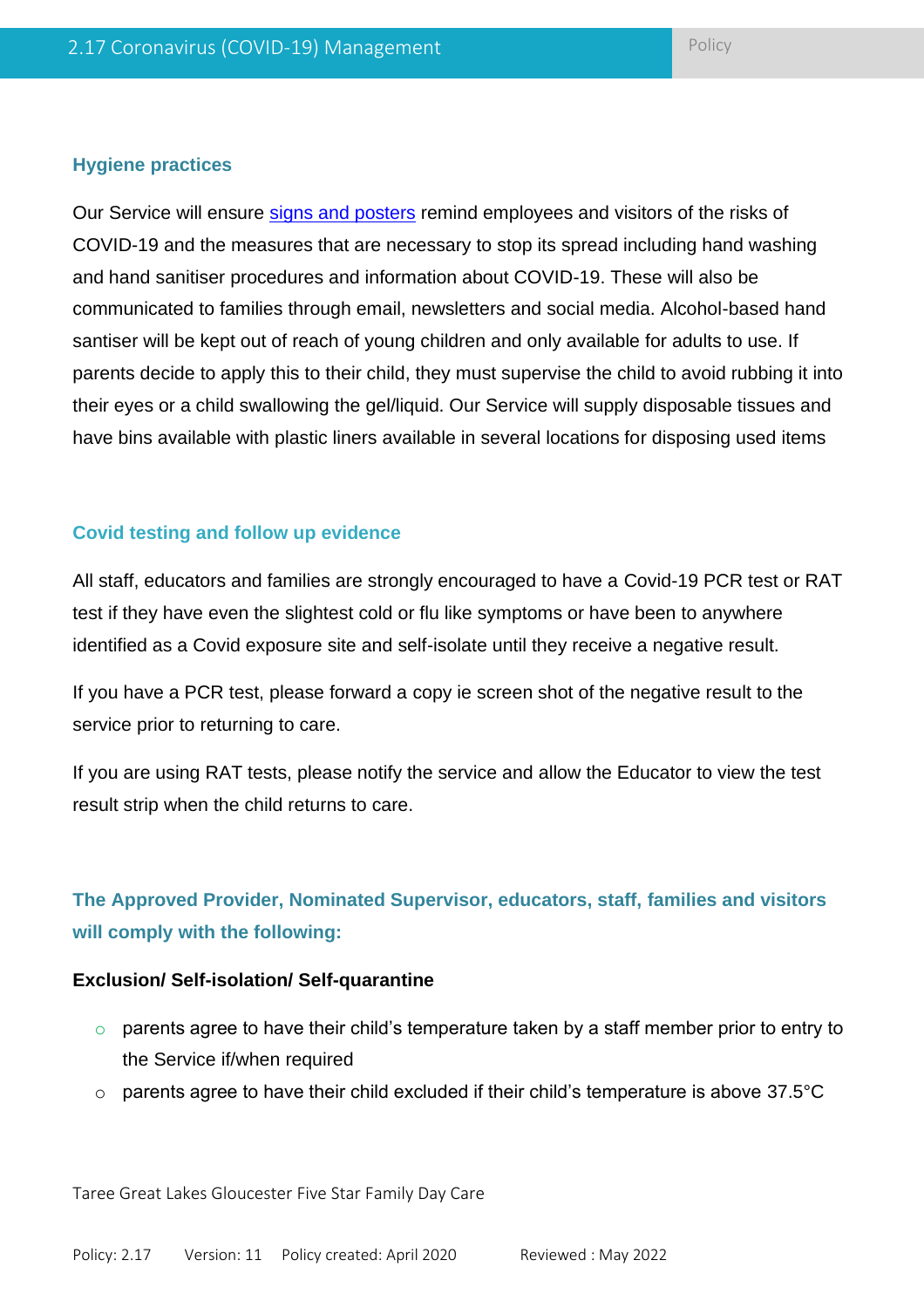- o any person who has a positive diagnosis must self-isolate for the period required by 'NSW Health' , and then have a negative PCR or RAT test result before returning to our service.
- o If a household member of Family Day Care Residence tests positive to Covid-19 and are isolating at the residence, the Educator will not be permitted to operate their service for at least 7 days and provide a negative test from day 7 before returning.
- o household members of a person who has a confirmed case (including children) of COVID-19 must also be isolated from the childcare Service for 7 days and provide a negative test to return to care
- o families must immediately advise the Service if they, or anyone in their family, develops any symptoms of the virus, is named as a close contact or receives a positive test result of the virus whilst in isolation
- $\circ$  In the event that a child tests positive within 2 days of attending care a 'risk assessment' will be completed by the service to determine the need for the educator and any other children in care at the time to self isolate and follow the directives of a close contact. They must then supply evidence of a negative RAT or PCR test before returning to care.
- o If allowed to continue care, Educators and children will be required to complete daily RAT tests and wear a mask for at least the next 7 days
- o any person (including employee, enrolled child, parent, educator, caregiver, visitor or stakeholder) who is displaying any cold or flu like symptoms such as: fever, coughing, sore throat, runny nose, fatigue and shortness of breath, must seek urgent medical attention to determine if they need to be tested for COVID-19 and must not attend our Service until they provide evidence of a negative Covid-19 PCR or RAT test and are no longer exhibiting symptoms, or a COVID-19 clearance from a doctor and are no longer exhibiting any symptoms of illness *(as per our service policy '2.9 Infectious diseases and exclusion')*
- o For children or staff with seasonal allergic rhinitis or other conditions that have similar symptoms to COVID-19, but where symptoms are ongoing due to diagnosed allergies, an initial negative COVID-19 test is required before returning to ECE.

Following this, only if the person's symptoms change from their usual symptoms, repeat COVID-19 testing should be performed.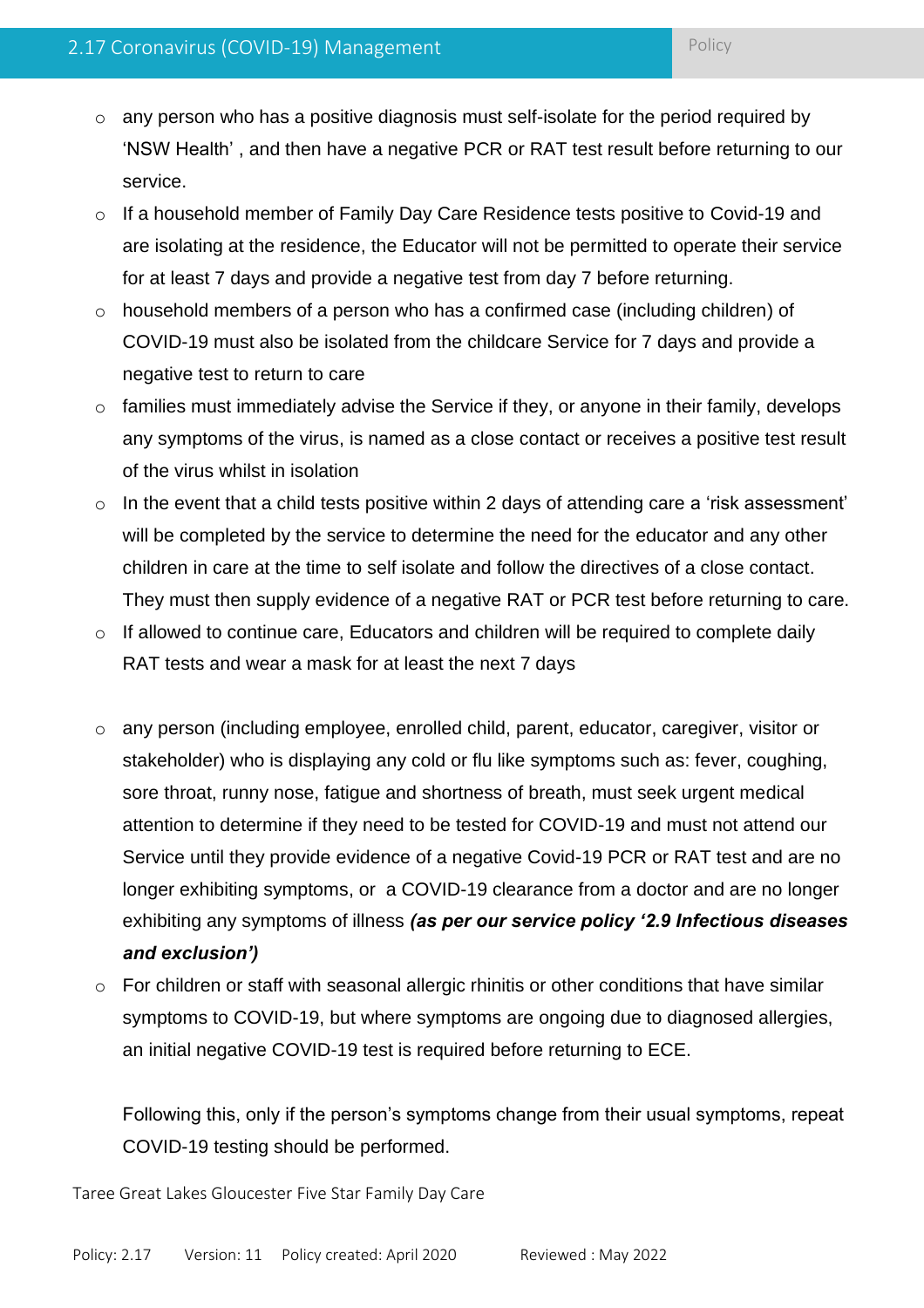#### **Implement effective hygiene measures**

The national campaign *Help Stop The Spread and Stay Healthy*, launched by the Australian Government has emphasised that effective handwashing is a vital strategy to help reduce the spread of the COVID-19 virus. Handwashing with soap and water for at least 20 seconds whenever you cough, sneeze or blow your nose, prepare food or eat, touch your face or use the toilet is compulsory.

Our Service will adhere to National Regulation requirements and Government guidelines to ensure all educators, children, families and visitors to the Service implement best practice.

#### **Our Service will ensure:**

- o all employees, parents, children and visitors must wash their hands with soap and water or use the alcohol-based hand santiser provided upon arrival to the Service
- $\circ$  hands must be thoroughly dried using disposal paper and disposed of in the bin provided
- o disposable tissues must be used to wipe noses, eyes or mouths and disposed of in the bin provided immediately after use
- o hands must be washed following the use of tissues
- o hands must be washed thoroughly using soap and water before and after using the toilet
- o cough and sneeze etiquette must be used- cover your cough and sneeze with your hand or elbow
- o educators and staff must adhere to our *Handwashing Policy* at all times
- o children are supervised when washing hands
- o educators and staff must adhere to effective food preparation and food handling procedures
- $\circ$  educators will wash their hands or use alcohol based santiser, before wearing gloves and wash their hands after wearing gloves
- o educators and staff must adhere to our *Health and Safety Policy* for cleaning and disinfecting surfaces and equipment (such as toys, puzzles, outdoor toys, bedding,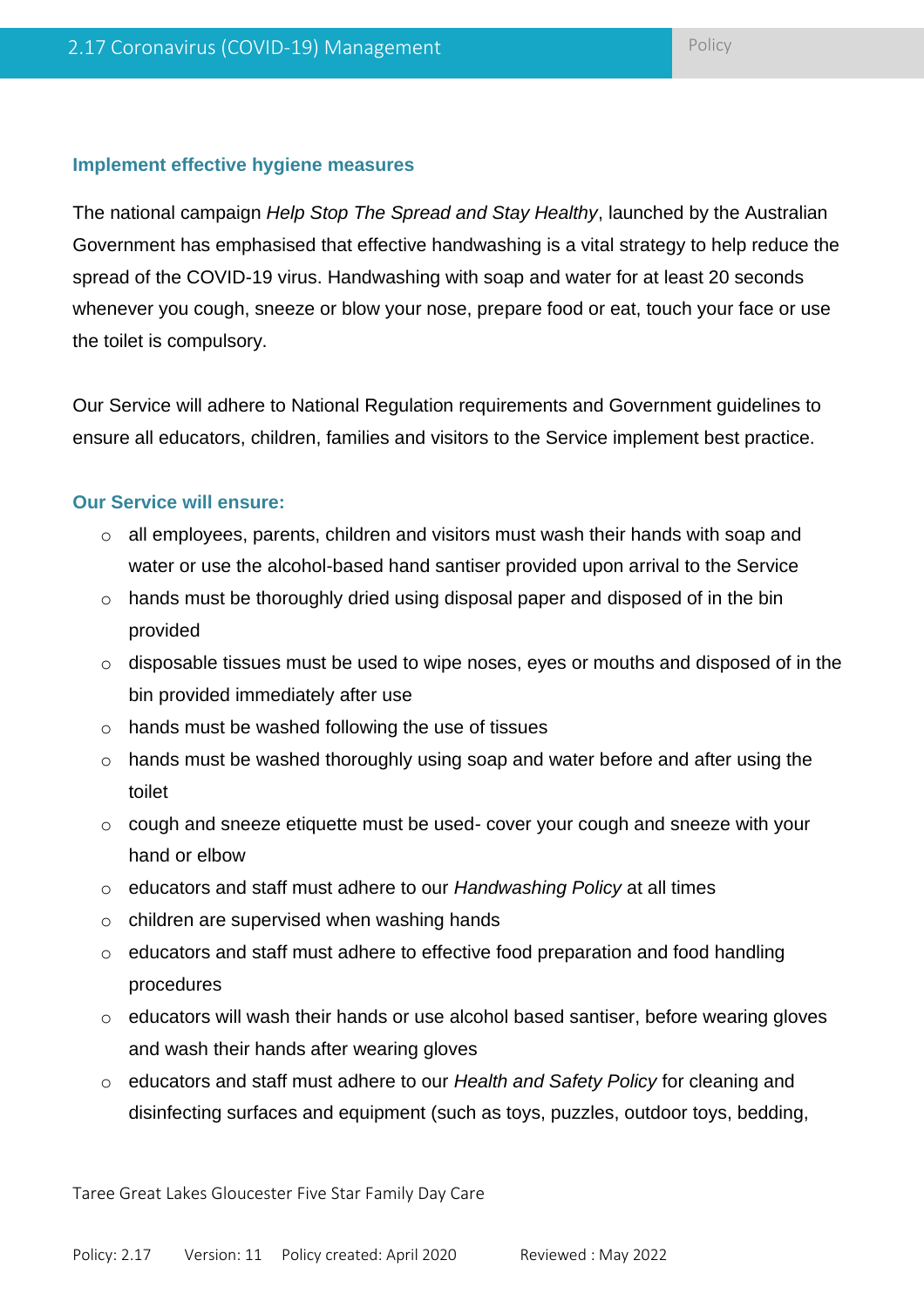playdough etc) as per *Staying healthy: Preventing infectious diseases in early childhood education and care services* recommendations

- o educators will maintain a cleaning register of all surfaces and equipment conducted
- o equipment, resources and surfaces including high-touch surfaces- taps, door handles, light switches, nappy change areas and toys will be cleaned more frequently as required using detergent and water followed by disinfectant
- $\circ$  In the event of a confirmed case, a nominated cleaner will hygienically clean the Service office to ensure risk of contamination is removed as per [Environmental](https://www.health.gov.au/sites/default/files/documents/2020/03/environmental-cleaning-and-disinfection-principles-for-covid-19.pdf)  [Cleaning and Disinfection Principles for COVID-19](https://www.health.gov.au/sites/default/files/documents/2020/03/environmental-cleaning-and-disinfection-principles-for-covid-19.pdf)
- o washroom facilities for employees have adequate supplies of soap, toilet paper and alcohol-based sanitiser

NOTE: According to the World Health Organisation, COVID-19 may survive on surfaces for a few hours or up to several days. (March 14 2020)

### **Social distancing in childcare**

Social distancing is important because COVID-19 is most likely spread from person-to-person through close contact with a person while they are infectious, close contact with a person with a confirmed infection who coughs or sneezes or from touching objects or surfaces (such as door handles or tables) contaminated from a cough or sneeze from a person with a confirmed infection and then touching your nose or mouth. (source: Australian Government Department of Health. Coronavirus disease)

Social distancing in early childhood education and care is not feasible for educators to perform their job, however we will implement measures to minimise the risk of exposure as reasonably practicable.

### **To reduce the spread of COVID-19 parents are reminded of the following:**

- o if your child is sick, **do not** send them to care
- o do not visit our Service if you or another family member is unwell
- o sanitise your hands at regular intervals throughout the day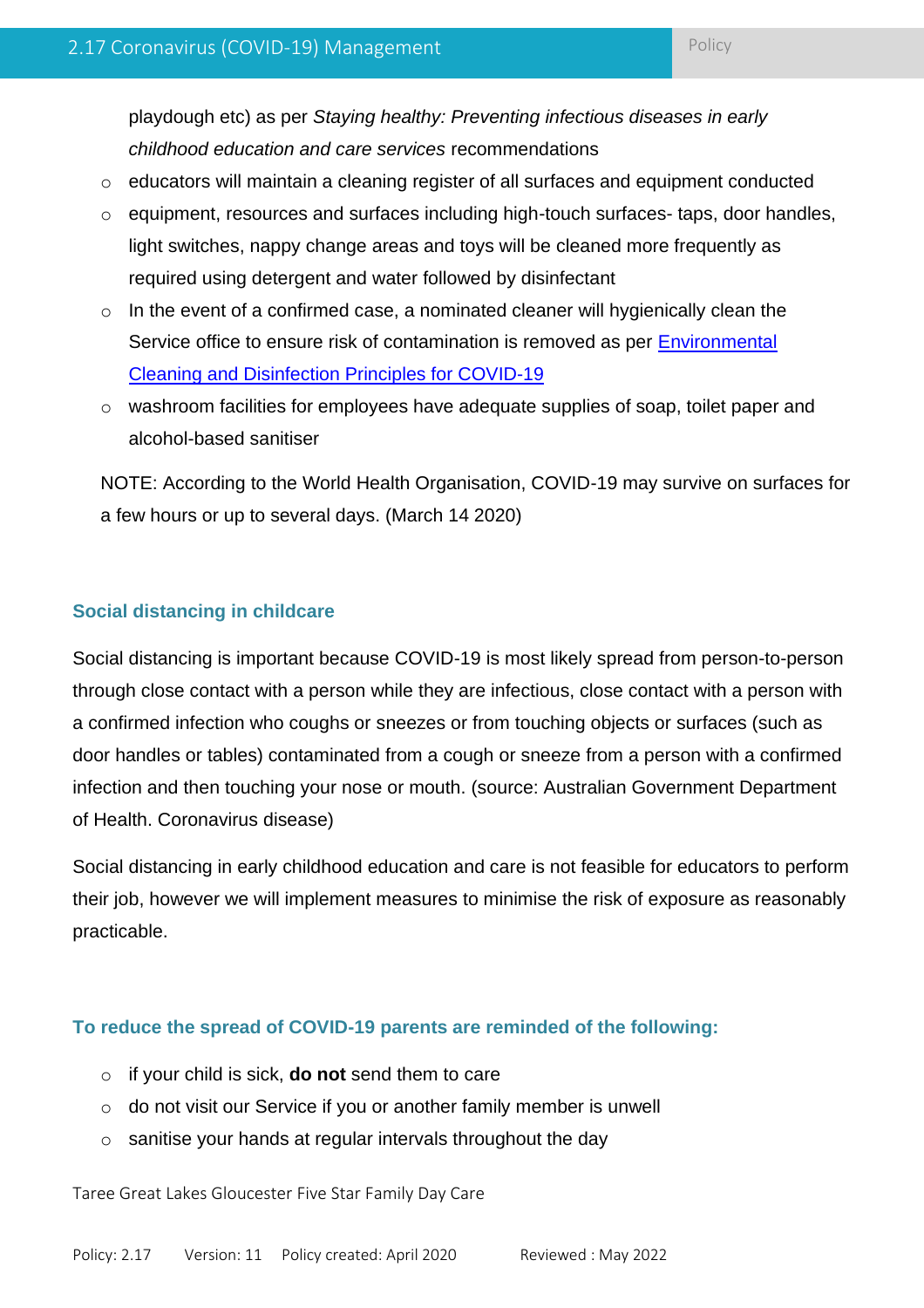- $\circ$  avoid physical contact with other people who may be sick- such as older people and people with existing health conditions
- o clean and disinfect high touch surfaces regularly (door handles, car seats, mobile phone, toys, dummies)
- o promote strictest hygiene measures when preparing food at home and at the Service

### **To minimise the risk of exposure to COVID-19 our Service office will:**

- o Limit the number of people in office at any one time to allow adequate social distancing
- $\circ$  Before entering the office, all visitors will be asked to utilise the hand sanitiser provided, to answer appropriate safety protocol questions relating to COVID-19, complete the sign in register which including their names and contact phone number and may be asked to have their temperature taken and recorded to ensure it is below 37.5C
- o Staff and visitors will wear an appropriate face mask as directed or recommended by 'NSW Health'
- o Staff will be required to use hand sanitiser on arrival and sign in as normal. Staff will also be required to meet the COVID safety protocols relating to visiting areas and contact with suspected or confirmed cases.

### **To minimise the risk of exposure to COVID-19 our Service will ensure educators:**

- o will restrict the number of family members visiting our Service
- o where possible, outdoor play will be promoted within our Service to provide children with additional personal space
- $\circ$  increase ventilation within the Service
- o ensure cots, mats, cushions etc are positioned at least 1.5 metres apart
- o seat children at opposite ends of a table when playing and eating
- $\circ$  avoid any situation when children are required to queue- waiting their turn to use bathroom for handwashing or toileting, waiting their turn to use a piece of equipment etc.
- o contact parents of children who have chronic medical conditions or immunosuppression as they may be at an increased risk of disease and require additional support/care
- Taree Great Lakes Gloucester Five Star Family Day Care o limit outings to public places (excursions to local shops, schools, libraries)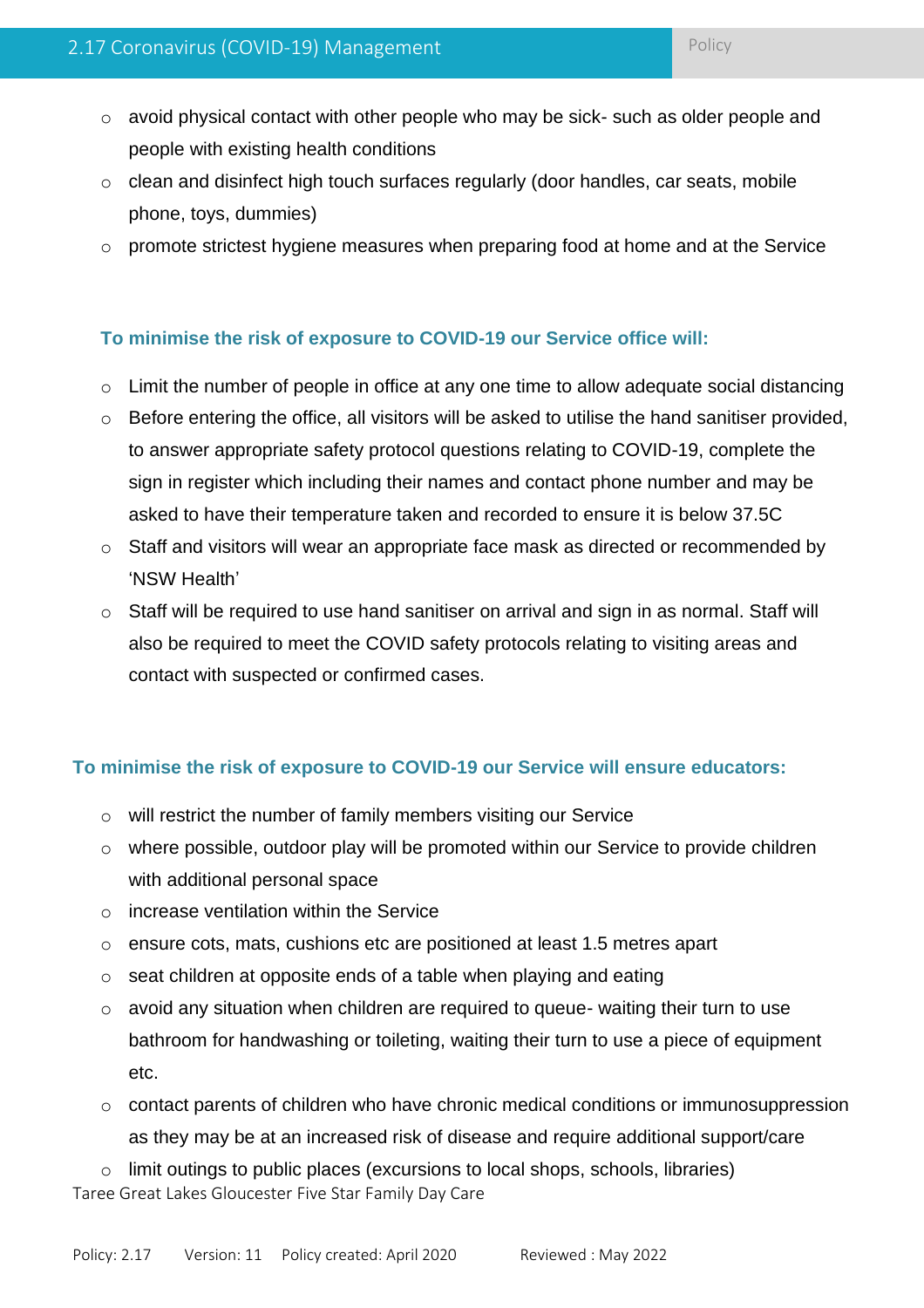- $\circ$  Complete thorough risk assessments for large group celebrations (Easter, Grandparent's Day, special day celebrations)
- o wash hands with soap and water for at least 20 seconds or sanitise hands with alcoholbased sanitiser before and after travelling to work
- $\circ$  if using public transport, maintain physical distancing measures during any trip

## **Suspected cases of COVID-19 at our Service**

As per our *policy* we reserve the right to refuse a child into care if they:

- o are unwell and unable to participate in normal activities or require additional attention
- o have had a temperature/fever, or vomiting in the last 24 hours
- o have had diarrhoea in the last 48 hours
- o have been given medication for a temperature prior to arriving at the Service
- o have started a course of antibiotics in the last 24 hours or
- $\circ$  if we have reasonable grounds to believe that a child has a contagious or infectious disease (this includes COVID-19)

If your child becomes ill whilst at the Service, educators will respond to their individual symptoms of illness and provide comfort and care.

Educators may take your child's temperature. If the temperature is above **37.5°C** you will be contacted and required to collect your child immediately. If you are unable to collect your child/ren, an emergency contact person will be contacted, and arrangements must be made for the immediate collection of the child/ren.

### **Educators will attempt to lower your child's temperature by:**

- o removing excessive clothing (shoes, socks, jumpers)
- o encourage your child to take small sips of water
- $\circ$  move your child to a quiet area where they can rest whilst being supervised

Educators will wear disposable gloves and a face masks if available to avoid possible contamination.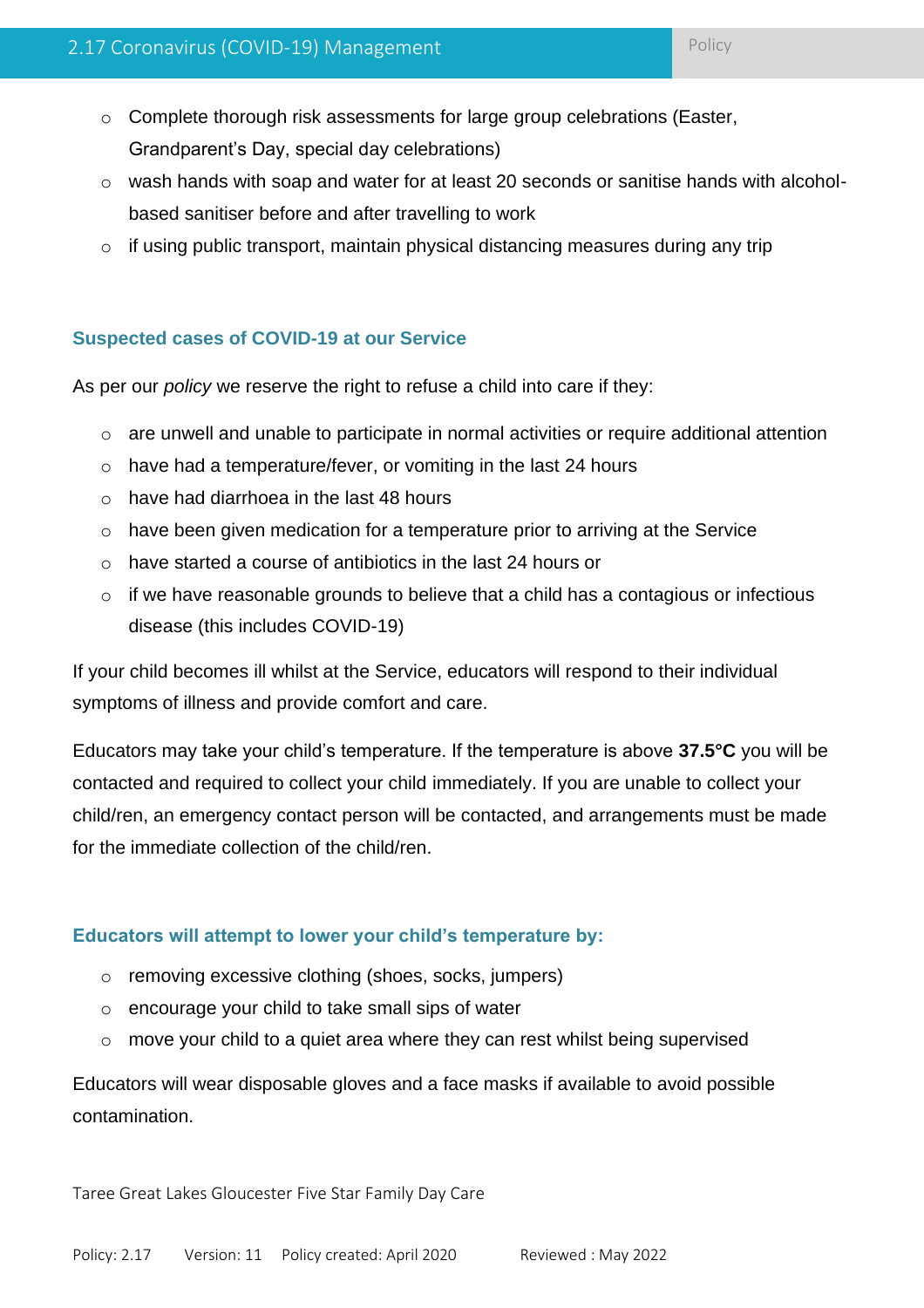Educators will keep accurate records of the child's temperature, time taken, time parent/s were contacted, staff member's name and time of collection.

All information will be recorded in our *Incident, Illness, Accident and Trauma* Record. Parents will be required to sign this record upon collection of their child.

Parents are reminded to ensure their contact details are current and emergency contact details are updated if required.

Our Service also reserves the right to prevent employees, parents, family members or visitors to enter our premises if the Educator, Approved Provider or Nominated Supervisor suspects instances of COVID-19.

# **Notification**

The Approved Provider or Nominated Supervisor is mandated by law to notify the Public Health Unit or [Health Information hotline](https://www.health.gov.au/about-us/contact-us) on 1800 020 080 of any confirmed or suspected cases of COVID-19. In addition, the Approved Provider must also notify the [Regulatory](https://www.acecqa.gov.au/help/contact-your-regulatory-authority)  [Authority](https://www.acecqa.gov.au/help/contact-your-regulatory-authority) in their state or territory within 24 hours.

Management reserves the right to request employees to self-isolate if they suspect they have come into contact with someone who has a confirmed COVID-19 infection.

### **Talking to children about COVID-19**

Our Service is committed to maintaining positive interactions and relationships with children and their families. Information provided to children about COVID-19 will be age appropriate and sensitive to their emotional wellbeing. Educators will both acknowledge children's concerns and be open to discussions about COVID-19.

Educators will inform children about the virus and emphasise preventative measures such as handwashing, use of tissues, cough and sneeze techniques and limiting touching other children's faces.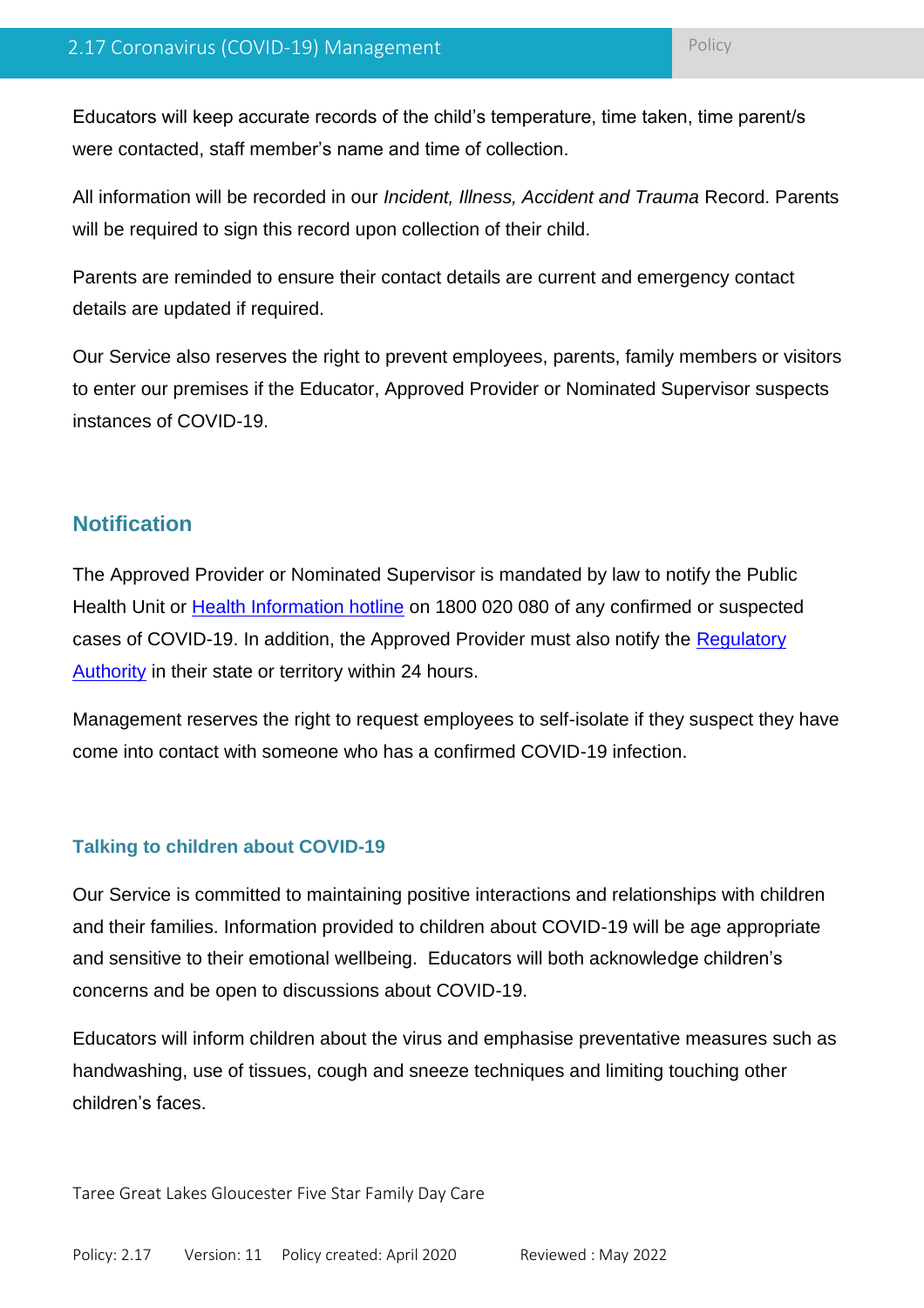Posters to demonstrate correct handwashing methods will be referred to and educators will model techniques.

Children's emotional well-being will be closely monitored by all educators and staff and any concerns communicated with parents and families.

Children's questions will be respected and supported.

In the event of the Service being closed as a precaution to limit the spread of the virus, information will be provided to parents/families to help explain the situation to young children.

#### **Absences from childcare**

Whether a child is ill or not and does not attend care as part of the family's own precautionary measure against potential contact with COVID-19, each child can use the 42 allowable absence days without the need for families to provide documentation such as a medical certificate. 10 additional absences have been made available to all children for the current financial year, as well as additional absences for any period of time the children were absent due to 'stay at home orders'

#### **What happens if our Service is forced to close?**

The decision to close our Service or for an Educator's individual service will be made, and advised, by relevant state and territory governments or the Regulatory Authority. This may be due to a confirmed case of COVID-19 in our Service community.

Should this occur, all families will be notified immediately via email and/or phone.

The Approved Provider will notify the [Regulatory Authority](https://www.acecqa.gov.au/help/contact-your-regulatory-authority) within 24 hours of any closure via the [NQA IT System](https://www.acecqa.gov.au/resources/national-quality-agenda-it-system)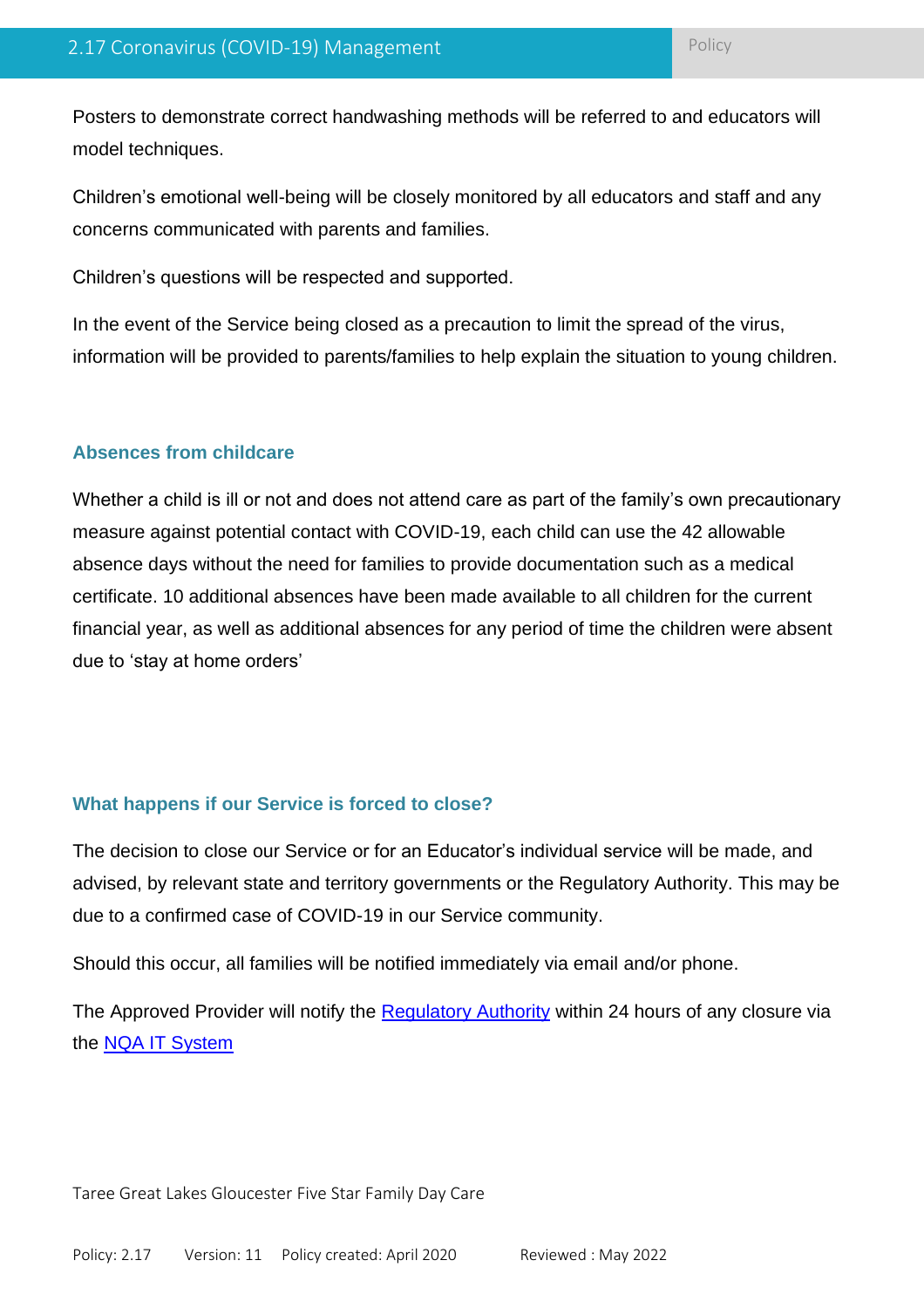#### **Staff entitlements if sick or suspected to have COVID-19**

Under workplace health and safety laws, our Service must ensure the health and safety of all employees.

If required to self isolate, Staff will be paid sick leave if they have an entitlement to it. If no sick leave is available to them, they can use annual leave, Time for time already accrued or leave without pay. If taking leave without pay they are encouraged to apply for support payments such as 'Test and Isolate support payment' via Service NSW.

#### **Confirmed COVID-19**

If an educator or staff member is confirmed to have COVID-19, they are unable to attend the workplace and cannot return to work until they have completed a period of self-isolation of at least 7days and provided evidence of a negative test result before returning to work. Employees must make a declaration that they are *fit for work* and have no symptoms of COVID-19 and have been advises they no longer need to be in isolation from their doctor or public health unit.

Full and part-time employees who cannot attend work due to illness can take paid sick leave or annual leave as available.

#### **Caring for a family member or emergency**

If an employee cannot attend work due to caring for a family member due to COVID-19, they are entitled to take paid carer's leave (sick leave). Casual employees are eligible to have 2 days unpaid carer's leave per occasion. See **Fair Work Act** for entitlements for casual, part time and full-time employees. Reasonable evidence is required to justify the absence.

#### **Self-isolation due to travel**

As per Australian Government's measures for COVID-19, any person returning from overseas may be mandated to isolate in a designated facility. The employee is **not** entitled to be paid (unless they use paid leave entitlements- annual leave. Employees are not entitled to use personal sick leave as they are not 'sick'. Employers may choose to adopt an option to satisfy both parties. See: [Australian Business Lawyers and Advisors](https://www.ablawyers.com.au/Resources/COVID-19-FAQs-guide) for further information)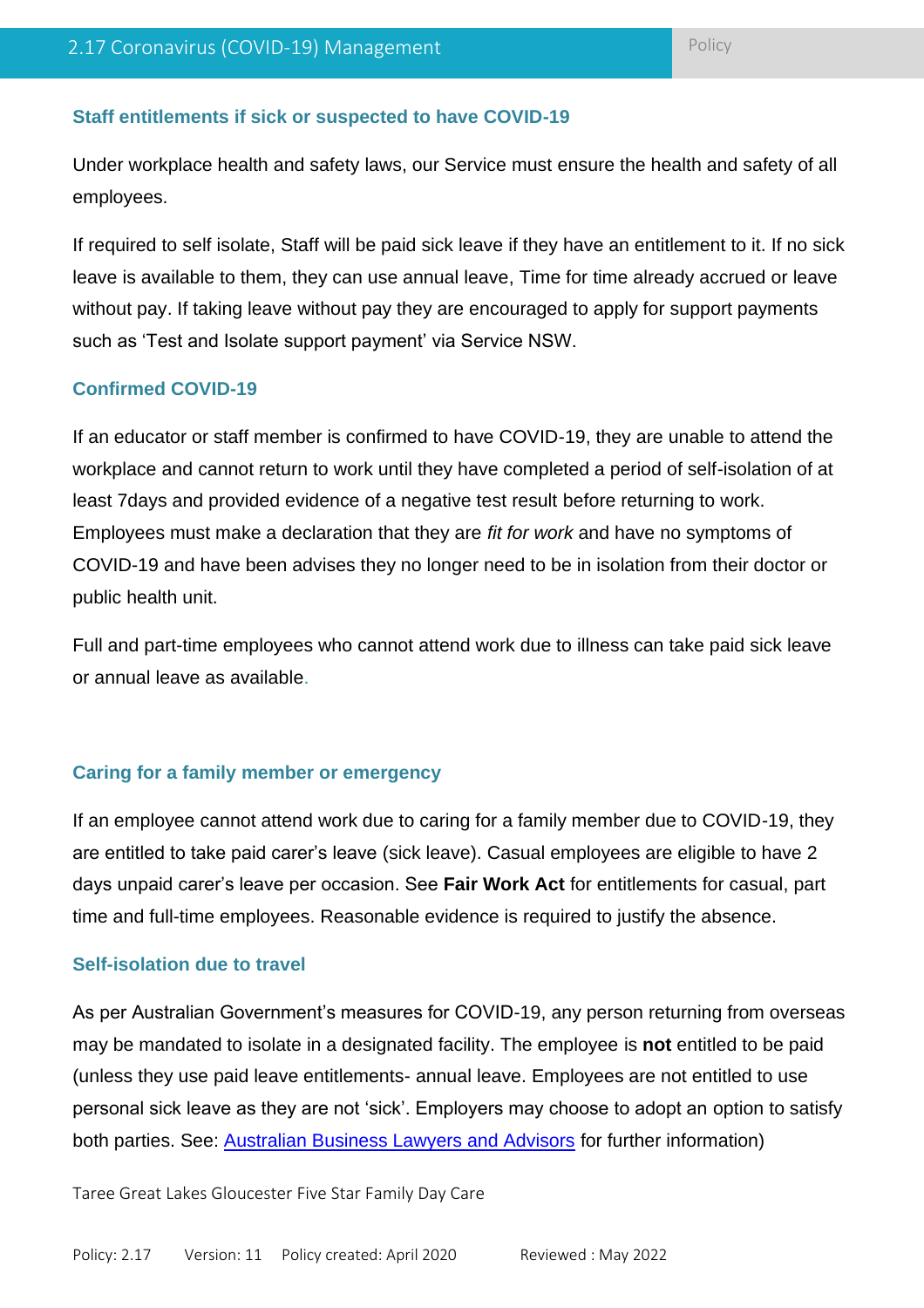#### **Self-Isolation directed by Service**

Where an employee is directed by the Approved Provider to stay home and self-isolate as they have shown symptoms of a flu-like illness, and the employee is not sick and able to work, our Service will continue to pay the employee as per their contract. The employee will be requested to complete work from home negotiated with the Approved Provider

#### **Self-isolation as a precaution**

If an employee wants to stay home as a precaution of contracting COVID-19 they may negotiate to take unpaid leave, annual leave or long service leave with Management.

#### **Employees who are stuck overseas or in quarantine**

If an employee cannot return to Australia due to the COVID-19 virus, they must contact the Approved Provider immediately. Management will negotiate payment considering accrued annual leave, long service leave or leave without pay.

#### **Employees Entitlements- Fair Work Australia**

Employees' work arrangements may change during the outbreak of COVID-19. Due to reduced attendance numbers and business viability, the Approved Provider will explore options for staffing and flexible work arrangements with individual employees.

Arrangements may include: reduction in hours for casual employees, encourage employees to take annual leave or other leave entitlements or changes to rostering and duties and arrangements for work to be completed from home.

#### Employees may be requested to complete activities such as: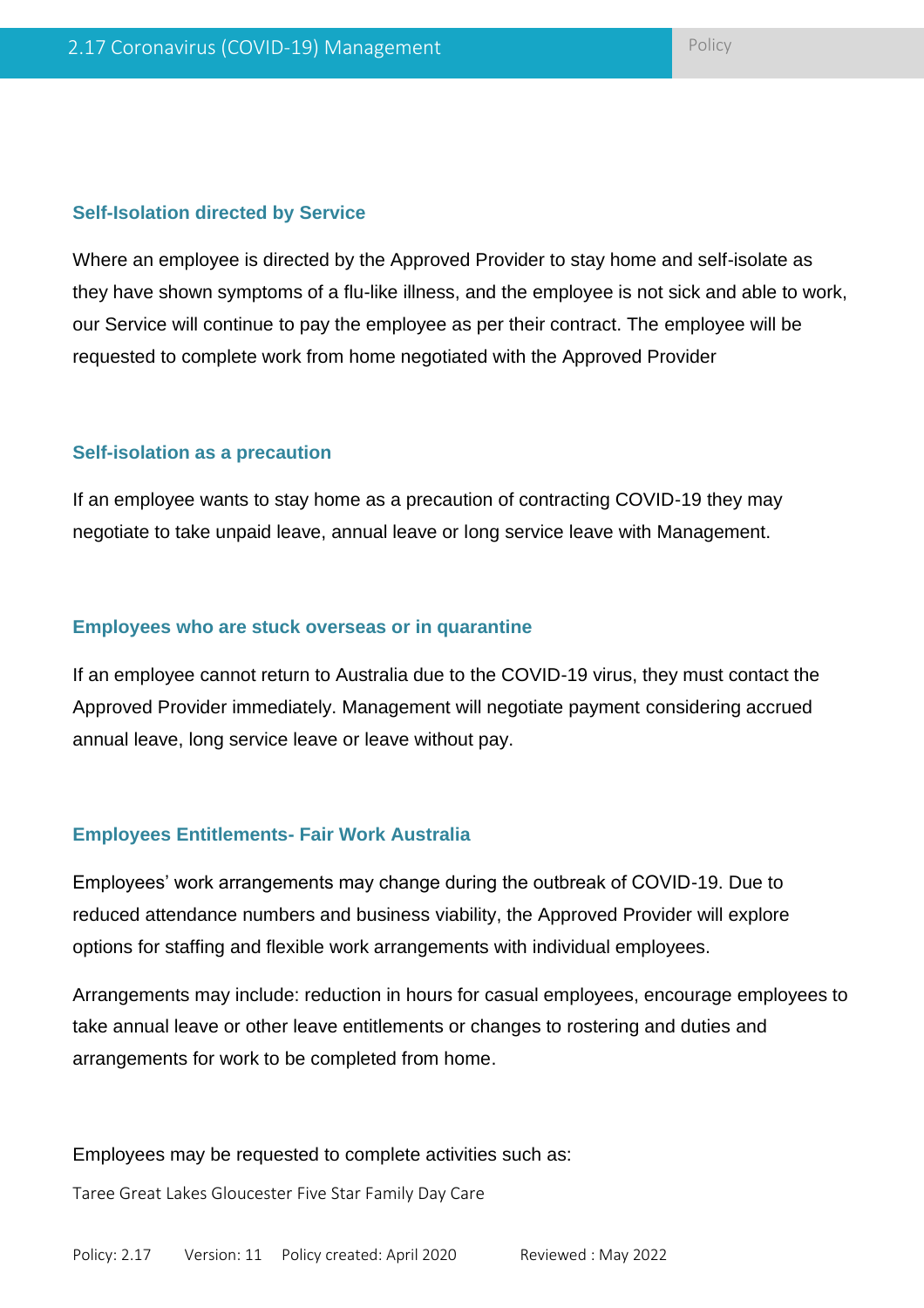- o professional development learning
- o programming and documentation- updating Medical Plans, registers etc
- o updating the Quality Improvement Plan
- o conducting cleaning within the service and room preparation
- o completing any maintenance required as per risk assessments
- o development of online activities for children- Zoom, You Tube account

The Approved Provider must obtain written consent by the employees of any changes in their work conditions.

### **Communicating with families**

Our Service will establish continue regular communication channels with families and share information about COVID-19 as required.

Due to the fluid nature of COVID-19 and the necessity of self-isolation for some staff members, our Service will endeavour to inform parents and families of any staff changes as they occur.

### **Caring for our community**

We understand that the outbreak of COVID-19 and the constant amount of information received through the media may be very stressful to young children and parents. The anxiety about this disease may be overwhelming and cause fear and anxiety to some people, especially children.

Our Service is committed to continue to provide quality education and care to all children and support families responsibly during this unprecedented challenge with the COVID-19 outbreak.

Knowing how to look after yourself, and others is very important during this crisis.

We will promote a safe and supportive environment by:

- $\circ$  reassuring children they are safe
- Taree Great Lakes Gloucester Five Star Family Day Care o acknowledging and listening to children's questions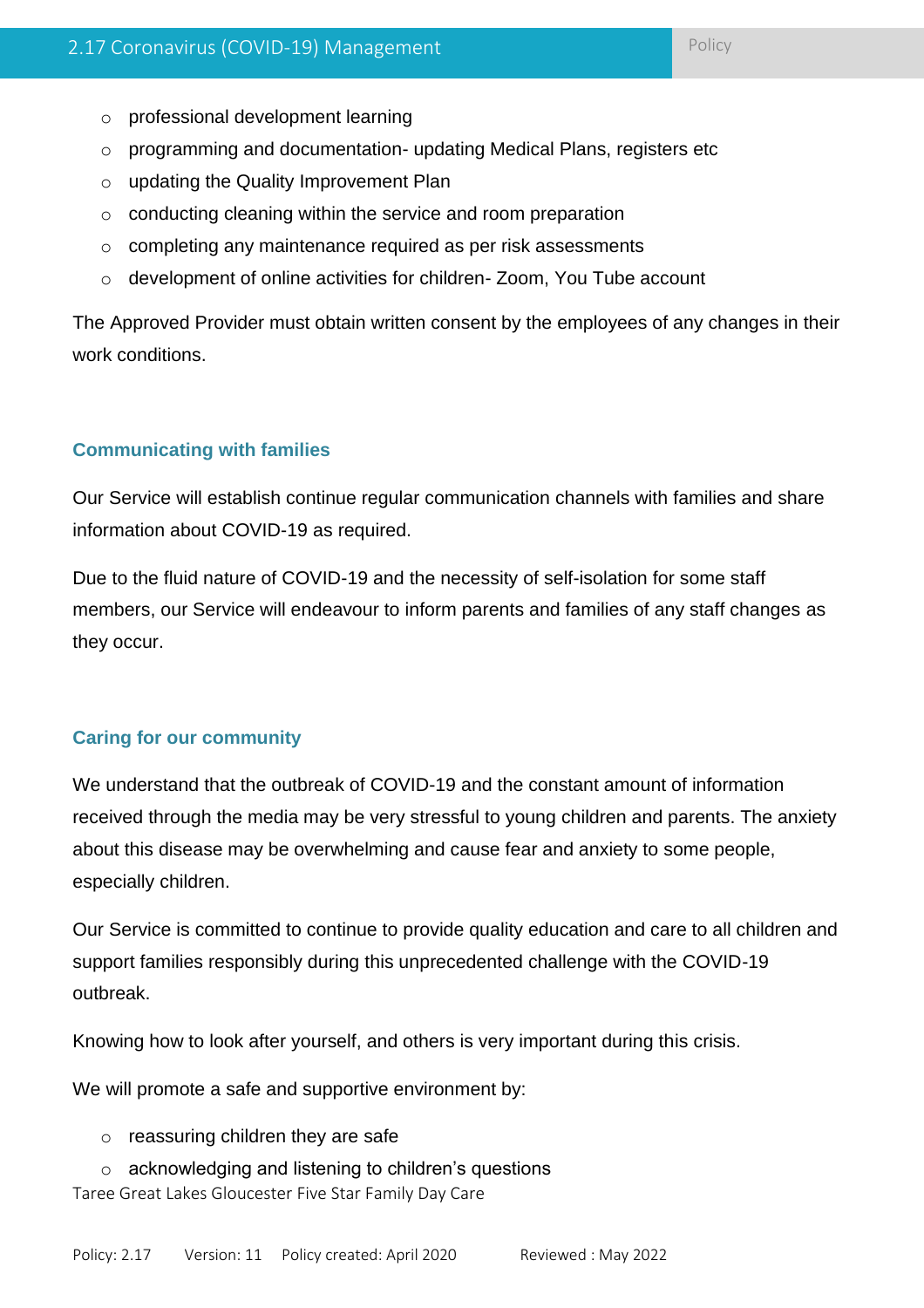- o keeping regular and familiar routines within our Service
- o ensuring children eat well throughout the day
- o engaging children in play, games and other physical activities
- $\circ$  being alert to children's level of anxiety and provide quiet and relaxing activities
- o ensuring children are provided with rest and sleep when needed
- o providing information to families and support services as required

### **Dr Michelle Dickinson**- Video for kids about COVID-19

<https://youtu.be/OPsY-jLqaXM>

**Emerging Minds**- Talking to Children about Natural Disasters, Traumatic Events or Worries About the Future

[https://emergingminds.com.au/resources/supporting-children-during-the-coronavirus-covid-19](https://emergingminds.com.au/resources/supporting-children-during-the-coronavirus-covid-19-outbreak/) [outbreak/](https://emergingminds.com.au/resources/supporting-children-during-the-coronavirus-covid-19-outbreak/)

**Play School**- Hello Friends! (A COVID-19 Special)

<https://www.abc.net.au/abckids/shows/play-school/covid-19/12114308>

UNICEF- [How to talk to your child about COVID-19](https://www.unicef.org.au/blog/news-and-insights/march-2020/how-to-talk-to-your-children-about-coronavirus)

### *Disclaimer*

*The information contained in this policy is based on current information from the Australian Government Department of Education, Skills and Employment, Australian Government Department of Health, Australian Government- The Treasury, Family Assistance Law and Fairwork Ombudsmen. (5 April 2020).*

*Eligibility for JobKeeper payments and information about the Early Childhood Education and Care Relief Package is based on documents provided by DESE. Some services may not have experienced a reduction in enrolment and are able to apply for a higher rate of payment under the relief package through an online submission. In this instance, amendments to this 'draft' policy must be made to suit your service. [https://www.dese.gov.au/covid-](https://www.dese.gov.au/covid-19/childcare/childcare-faq)[19/childcare/childcare-faq](https://www.dese.gov.au/covid-19/childcare/childcare-faq)*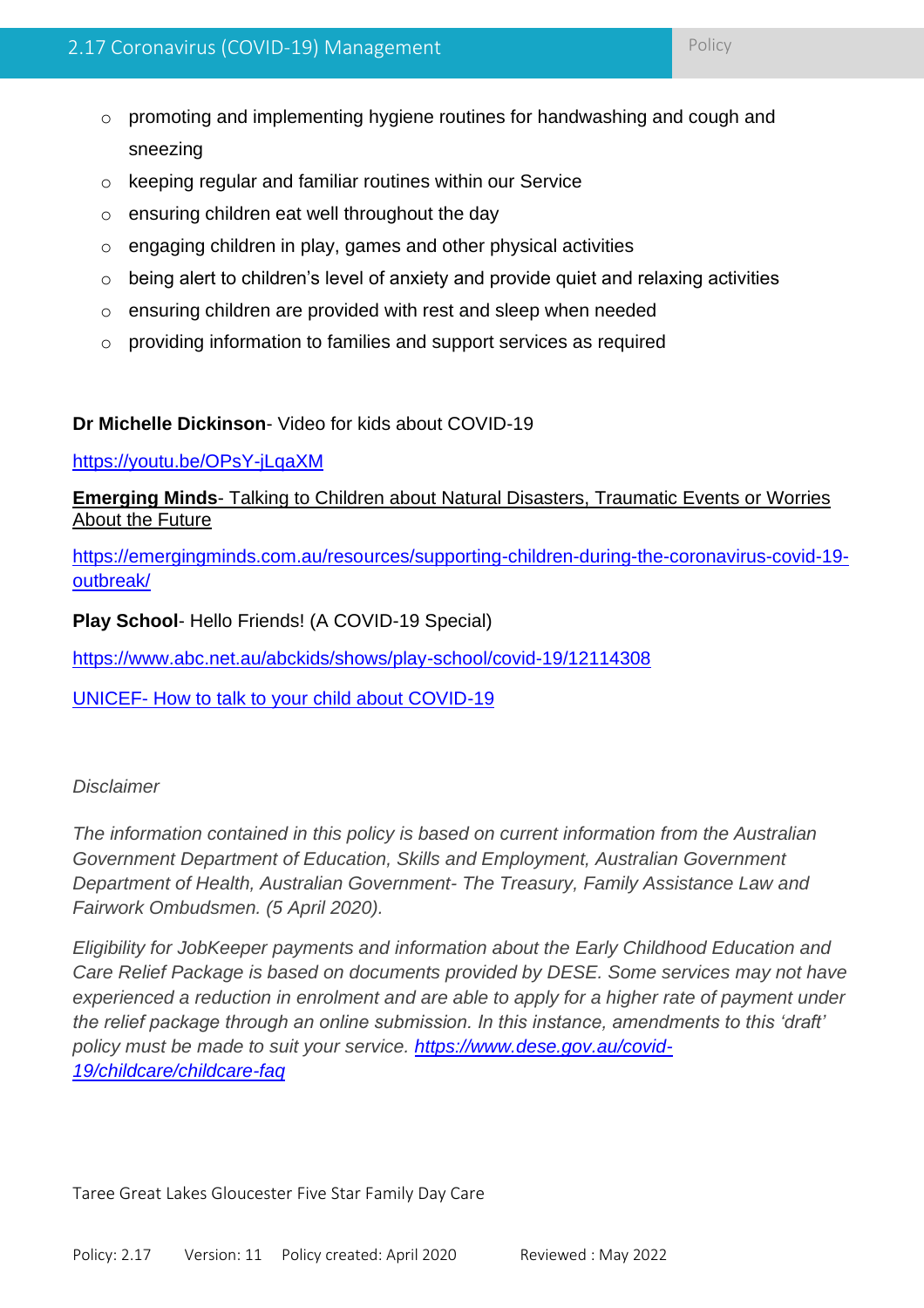### **More information and resources**

Child Care Centre Desktop- COVID-19 Support Module and Resources-available on our home page

Australian Business Lawyers & Advisors

| <b>Australian Government Department of Education Skills and Employment- Coronavirus (COV-</b>  |
|------------------------------------------------------------------------------------------------|
| 19) information sheet regarding periods of local emergency and absences for child care         |
| providers and services                                                                         |
| <b>Australian Government Department of Education Skills and Employment Coronavirus (COVID-</b> |
| 19) information for early childhood education and care providers and services from 6 April     |
| 2020                                                                                           |
| <b>Australian Government The Treasury JobKeeper payment</b>                                    |
| Beyond Blue Coronavirius (COVID-19) Supporting educators, children and young people            |
| <b>CCS Helpdesk 1300 667 276</b>                                                               |
| Coronavirus (COVID-19) frequently asked questions                                              |
| Coronavirus (COVID-19) resources Australian Government                                         |
| <b>COVID-19 Infection control training</b>                                                     |
| <b>Fairwork Australia- Coronavirus and Australian workplace laws</b>                           |
| <b>Healthdirect Coronavirus hub</b>                                                            |
| <b>Home Isolation Information</b>                                                              |
| Information for people with a suspected case                                                   |
| Information for employers                                                                      |
| <b>Information on Social distancing</b>                                                        |
| <b>Local state and territory health departments</b>                                            |
| <b>Raising Children</b>                                                                        |
| <b>Safe Work Australia</b>                                                                     |

**Posters and Visuals** 

COVID-19 coronavirus in pictures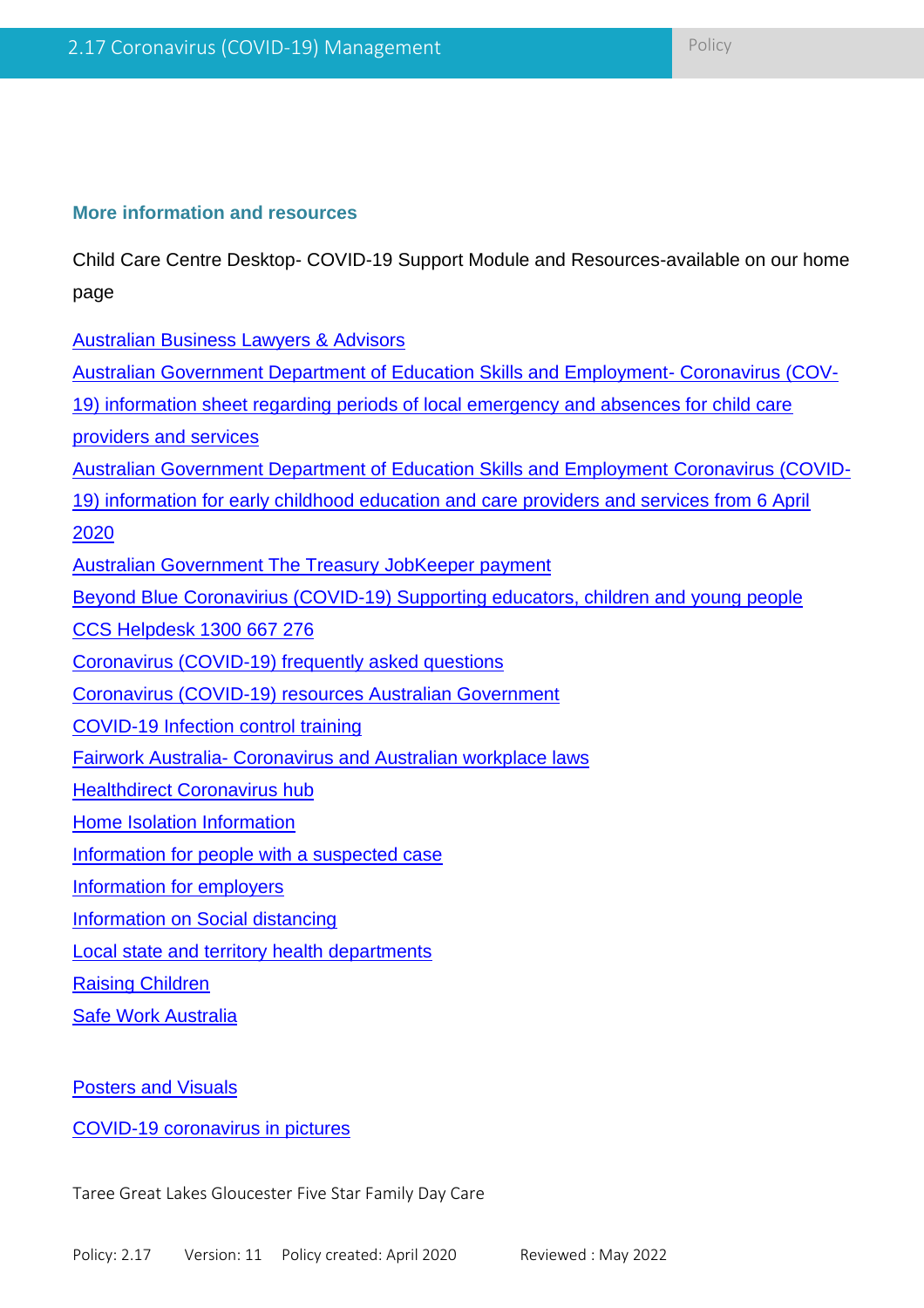Manuela Moina- Children's book- "Hello! I am the Coronavirus"

Recently travelled overseas Poster

Simple Steps To Help Stop The Spread Poster

### **State and Territory specific and National information**

### **NSW Health alert COVID** 19

Australian Children's Education & Care Quality Authority. (2014).

Australian Government Department of Health *Health Topics* Health Topics Coronavirus COVID-19

Australian Government Department of Health Coronavirus (COVID-19) advice for travellers https://www.health.gov.au/resources/apps-and-tools/covid-19-infection-control-training

Australian Government Fair Work Ombudsman *Coronavirus and Australian workplace laws*  (updated 13 March 2020) https://www.fairwork.gov.au/about-us/news-and-media-

releases/website-news/coronavirus-and-australian-workplace-laws

Australian Government Department of Education, Skills and Employment *Information for child care providers and services* https://docs-edu.govcms.gov.au/node/53362

Australian Government Federal Register of Legislation Child Care Subsidy Amendment (Coronavirus Economic Response Package) 23 March 2020

https://www.legislation.gov.au/Details/F2020L00295?utm\_source=Facebook&utm\_content=24 0320

Australian Government The Treasury JobKeeper payment

Fair Work Ombudsman Coronavirus and Australian workplace laws (2020)

https://coronavirus.fairwork.gov.au/coronavirus-and-australian-workplace-laws

Guide to the Education and Care Services National Law and the Education and Care Services National Regulations.

(2017).

Guide to the National Quality Standard. (2020)

National Health and Medical Research Council. (2012). *Staying healthy: Preventing infectious diseases in early*

*childhood education and care services.* 

*Public Health Act 2010*

*Public Health Amendment Act 2017*

Public Health and Wellbeing Regulations 2019 Victoria

The Australian Parenting website Raisingchildren https://raisingchildren.net.au/guides/a-zhealth-reference/coronavirus-and-children-in-australia

Revised National Quality Standard. (2018).

Safe Work Australia (2020) *Early childhood education and care workers: Minimising the risk of exposure to COVID-19*